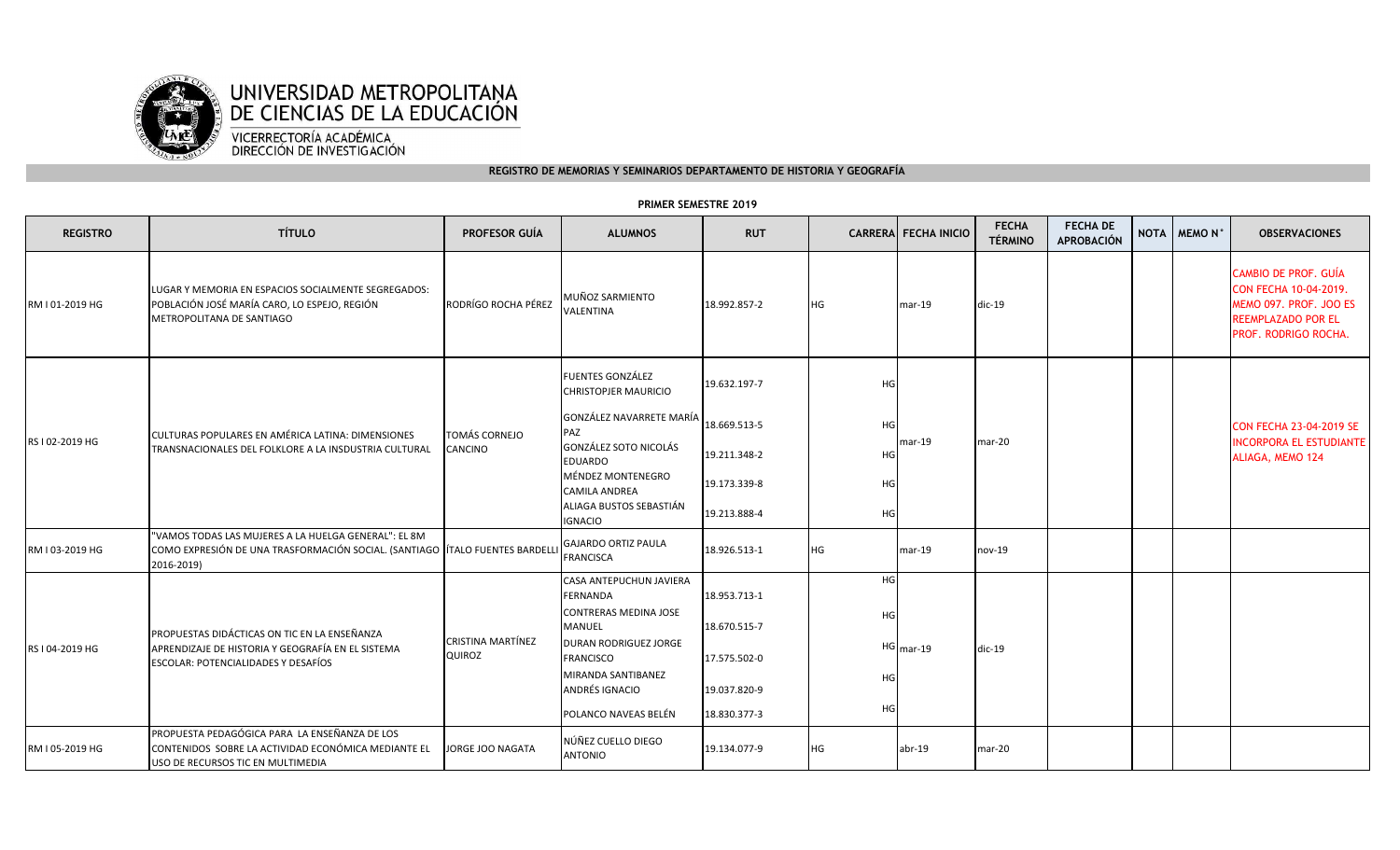| RM I 06-2019 HG  | LA SECRETARÍA NACIONAL DE LA JUVENTUD DURANTE LA<br>DICTADURA CÍVICO-MILITAR (1973-1989): POLÍTICAS DE ESTADO<br>Y ADOCTRINAMIENTO INFORMAL EN LOS ESPACIOS JUVENILES                              | CRISTINA MARTÍNEZ<br>QUIROZ     | CHÁVEZ SAAVEDRA ANDREA<br><b>IGNACIA</b>    | 19-037.291-K | НG | $mar-19$ | ago-19   |  |  |  |
|------------------|----------------------------------------------------------------------------------------------------------------------------------------------------------------------------------------------------|---------------------------------|---------------------------------------------|--------------|----|----------|----------|--|--|--|
| RM I 07-2019 HG  | ESPACIOS DE MEMORIA E IDENTIDAD EN EL SECTOR BAJOS DE<br>MENA, UNA PROPUESTA DIDÁCTICA PARA LA ENSEÑANZA DEL<br>TERRITORIO EN LA ESCUELA NOVOMAR                                                   | FROILÁN CUBILLOS<br>ALFARO      | MARDONES TELLO ÁLVARO<br>DARÍO              | 18.594.012-3 | HG | $mar-19$ | jul-19   |  |  |  |
|                  |                                                                                                                                                                                                    |                                 | VIOLLO ZAMORANO CAROLINA<br>ALEJANDRA       | 19.034.396-0 | HG |          |          |  |  |  |
| RM I 08-2019 HG  | DECONSTRUYENDO EL GÉNERO EN LA ESCUELA: UNA PROPUESTA<br>DE TALLERES DIDÁCTICOS DESDE LA PROBLEMATIZACIÓN DEL<br>CUERPO Y SEXUALIDAD PARA LXS CUERPOS FEMINIZADXS DEL<br>LICEO CONFEDERACIÓN SUIZA | CRISTINA MARTÍNEZ<br>QUIROZ     | MEZA GUTIÉRREZ JAVIERA<br>ALEJANDRA         | 19.223.420-4 | HG | oct-18   | may-19   |  |  |  |
|                  |                                                                                                                                                                                                    |                                 | MARTINICH ANGUITA TABATA<br>DANIELA         | 19.184.559-5 | НG |          |          |  |  |  |
|                  |                                                                                                                                                                                                    |                                 | RENIS MEZA FRANCISCA PAZ                    | 19.242.785-1 | HG |          |          |  |  |  |
| RM I 09-2019 HG  | POEMAS, CARTAS Y CRÓNICAS: LA IMPORTACIA DE LAS FUENTES<br>PRIMARIAS EN EL ESTUDIO DE LA CONQUISTA EN CHILE                                                                                        | <b>LUIS ARAVENA SOTO</b>        | QUIROZ CRUZ MARCELO<br>PABLO                | 19.309.796-0 | HG | $abr-19$ | ene-20   |  |  |  |
| RM I 10-2019 HG  | ENSEÑAR EN AULAS DIVERSAS: PROPUESTA DIDÁCTICA PARA<br>SEGUNDO AÑO MEDIO BASADA EN EL DISEÑO UNIVERSAL DEL<br>APRENDIZAJE EN LA ASIGNATURA DE HISTORIA, GEOGRAFÍA Y<br><b>CIENCIAS SOCIALES</b>    | CRISTINA MARTÍNEZ<br>QUIROZ     | PAVEZ SEPÚLVEDA CARLOS<br><b>RODOLFO</b>    | 18.027.624-6 | НG | $mar-19$ | ago-19   |  |  |  |
|                  |                                                                                                                                                                                                    |                                 | PALACIOS GONZÁLEZ<br><b>CAROLINA ANDREA</b> | 17.954742-2  | HG |          |          |  |  |  |
| RS I 11-32019 HG | LAS MUJERES TAMBIÉN HICIERON HISTORIA. CHILE, SIGLOS XIX Y<br>XX                                                                                                                                   | <b>DINA ESCOBAR GUIC</b>        | BARRERA TEJADA DAYANA<br><b>TAMARA</b>      | 12.839.178-9 | HG | $mar-19$ | $mar-20$ |  |  |  |
|                  |                                                                                                                                                                                                    |                                 | NEIRA ARAUS ADRIÁN<br><b>EDUARDO</b>        | 19.076.827-9 | HG |          |          |  |  |  |
|                  |                                                                                                                                                                                                    |                                 | VERA VALDIVIA SEBASTIÁN<br>ANDRÉS           | 18.974.547-8 | HG |          |          |  |  |  |
| RM I 12-2019 HG  | AGRUPACIÓN DE MUJERES DEMOCRÁTICAS: CAMBIOS Y<br>TRANSFORMACIONES ANTE EL NUEVO CONTEXTO DE LA<br>TRANSICIÓN (1973-1999)                                                                           | ÍTALO FUENTES BARDELLI FERNANDA | ONETTO HIDALGO CAMILA                       | 18.851.376-K | HG | ene-19   | $iul-19$ |  |  |  |
|                  |                                                                                                                                                                                                    |                                 | SÁNCHEZ GÓMEZ CATALINA<br><b>BEATRIZ</b>    | 19.135.725-6 | НG |          |          |  |  |  |
| RMI 13-2019 HG   | REQUÍNOA; IDENTIDAD, MEMORIA, HISTORIA                                                                                                                                                             | ÍTALO FUENTES BARDELI           | MIRANDA PAVEZ ALEJANDRA<br>MARÍA            | 19-084.344-0 | HG | $ene-19$ | jul-19   |  |  |  |
| RM I 14-2019 HG  | APLICACIÓN DE TIC EN LAS AULAS CHILENAS                                                                                                                                                            | <b>JORGE JOO NAGATA</b>         | ABARZÚA RUIZ HERNÁN<br><b>OCTAVIO</b>       | 18.672.495-K | HG | $abr-19$ | $dic-19$ |  |  |  |
|                  |                                                                                                                                                                                                    |                                 | CASTILLO ORTEGA CRISTIAN<br>FERNAND0        | 18.819.356-0 | HG |          |          |  |  |  |
| RM I 15-2019 HG  | INSTRUMENTALIZACIÓN POLÍTICA EN LA PRENSA ESCRITA<br>DURANTE LA TRANSICIÓN A LA DEMOCRACIA; CASO "EL<br>MERCURIO" Y "LA NACIÓN" (1922-1998)                                                        | LUIS ARAVENA SOTO               | ABAD CASTRO GABRIEL<br>ANDRÉS               | 18.663.410-1 | HG | $abr-19$ | ene-20   |  |  |  |